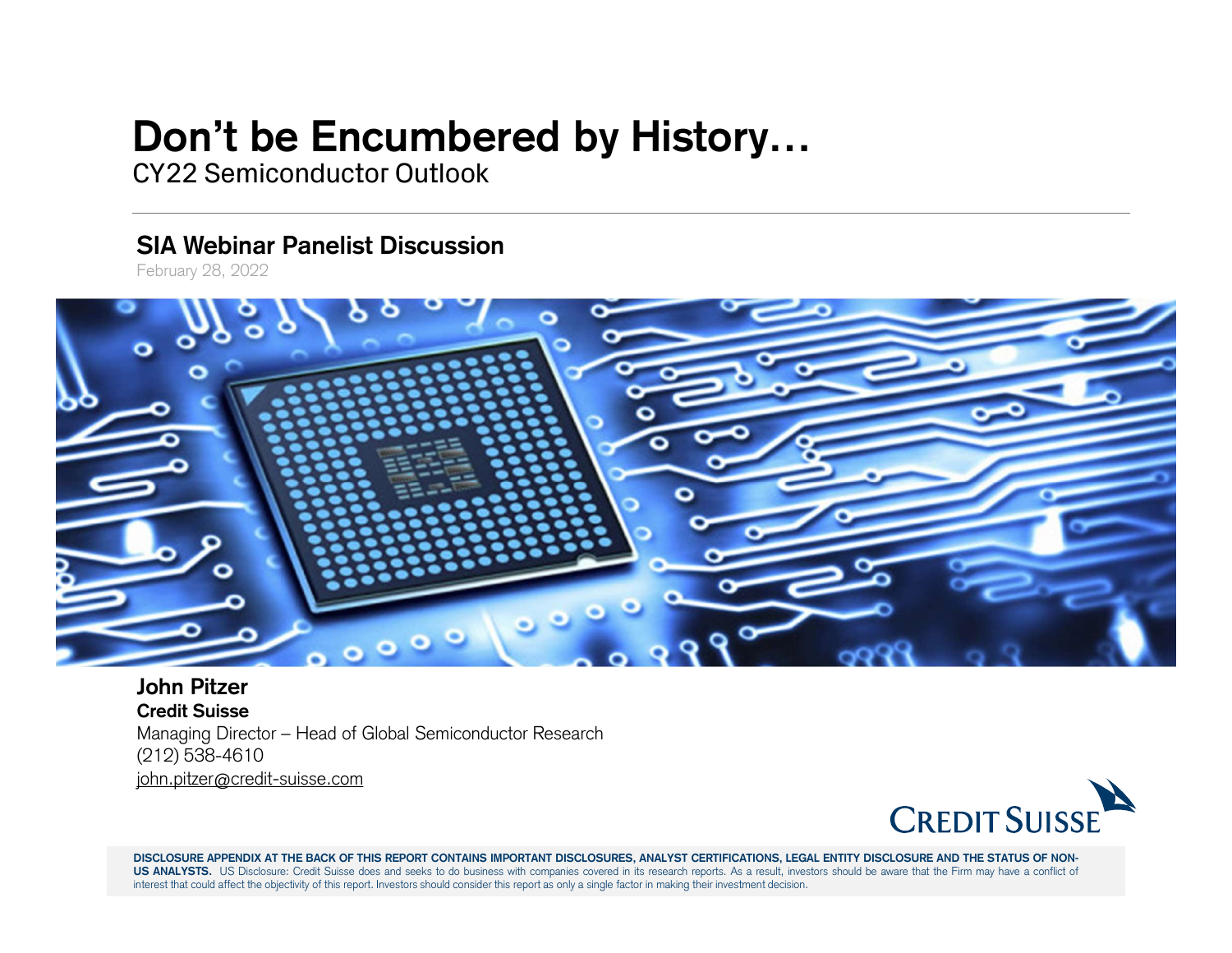## Key Message

- **Key Message**<br>• After increasing 26.5% in CY21, we estimate CY22 Semi Rev will grow ~16% y/y the key<br>drivers of our assumption is ~8% unit growth y/y and ~8% ASP growth. **and Message**<br>After increasing 26.5% in CY21, we estimate CY22 Semi Rev will grow ~16% y/y<br>drivers of our assumption is ~8% unit growth y/y and ~8% ASP growth.<br>By 2HCY22, we expect to see signs of esselecting supply growt After increasing 26.5% in CY21, we estimate CY22 Semi Rev will grow ~16%  $y/y$  – the key drivers of our assumption is ~8% unit growth  $y/y$  and ~8% ASP growth.<br>By 2HCY22, we expect to see signs of accelerating supply growth After increasing 26.5% in CY21, we estimate CY22 Semi Rev will grow ~16% y/y – drivers of our assumption is ~8% unit growth y/y and ~8% ASP growth.<br>By 2HCY22, we expect to see signs of accelerating supply growth based upo
- After increasing 26.5% in CY21, we estimate CY22 Semi Rev will grow ~16%  $y/y$  the key drivers of our assumption is ~8% unit growth  $y/y$  and ~8% ASP growth.<br>
 By 2HCY22, we expect to see signs of accelerating supply g drivers of our assumption is ~8% unit growth y/y and ~8% ASP growth.<br>By 2HCY22, we expect to see signs of accelerating supply growth based upon<br>upturn-to-date. Accelerating supply growth increase risk of cyclical correctio
- By 2HCY22, we expect to see signs of accelerating supply growth based upon CapEx response upturn-to-date. Accelerating supply growth increase risk of cyclical correction.<br>■ Our base-case assumption for CY23 is for Semi upturn-to-date. Accelerating supply growth increase risk of cyclical correction.<br>Our base-case assumption for CY23 is for Semi Rev to decline mid-to-high single<br>correction more prevalent in 1H and ASP correction in the 2H.
- 
- Our base-case assumption for CY23 is for Semi Rev to decline mid-to-high single digit y/y with unit<br>correction more prevalent in 1H and ASP correction in the 2H.<br>■ Mitigating variables makes it more likely that cyclical correction more prevalent in 1H and ASP correction in the 2H.<br>Mitigating variables makes it more likely that cyclical peak is pushed out than pulled<br>industry cyclicality is likely to increase not decrease going forward.<br>Se Mitigating variables makes it more likely that cyclical peak is pushed out than pulled in, albeit,<br>industry cyclicality is likely to increase not decrease going forward.<br>Secular view is unchanged – Semi CAGR accelerating industry cyclicality is likely to increase not decrease going forward.<br>Secular view is unchanged – Semi CAGR accelerating from 3-5% to AT LEAST 6-8% with upside<br>to 9-12%. Data Economy and implications of AI/ML still woeful
- 

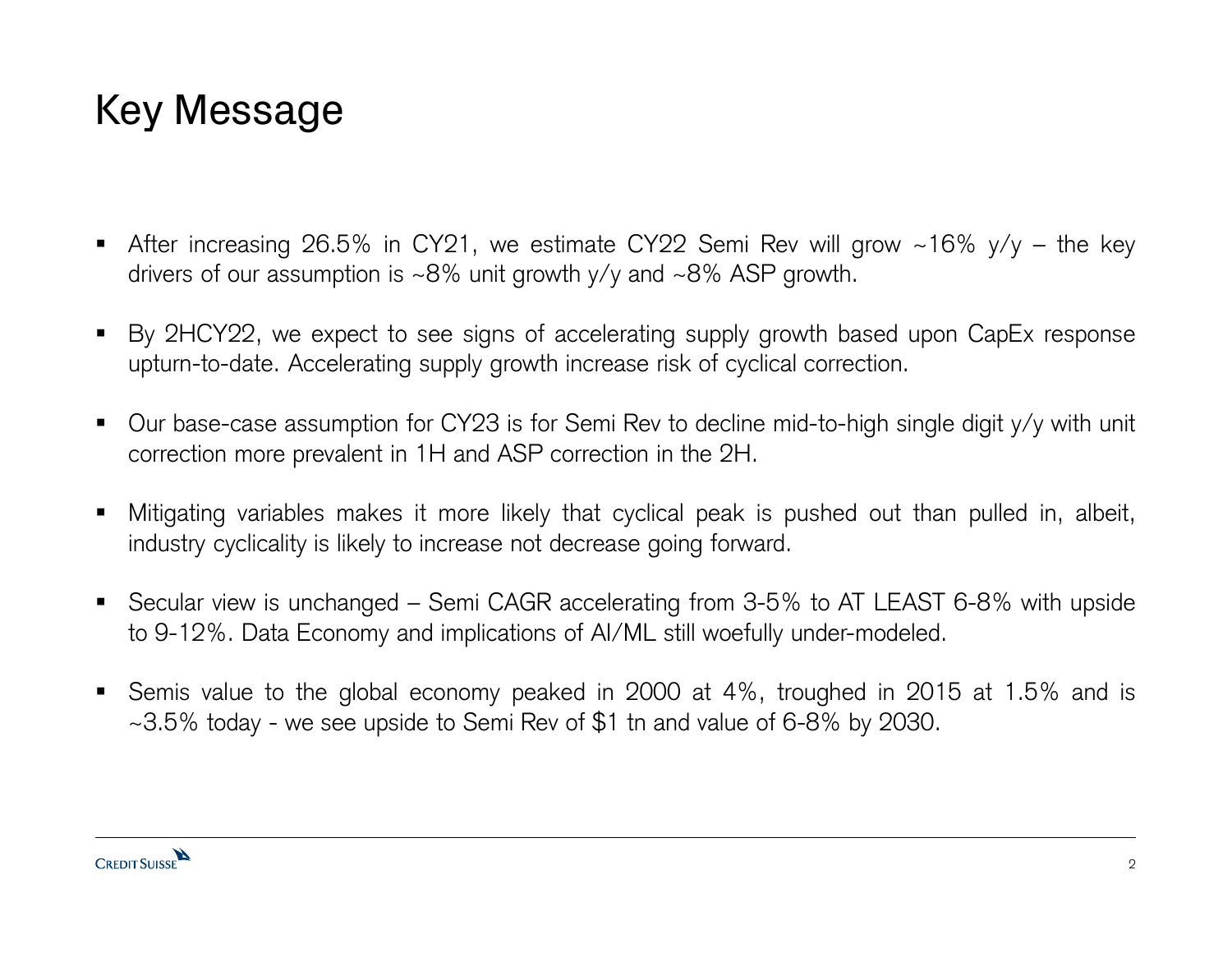## Our Expectations for CY22 Semi Rev Our Expectations for CY22 Semi Rev<br>
Our View:<br>
After growing +21.5% in CY21, we expect CY22 Rev to<br>
grow +15.8% vrs consensus of +8-12%. **DUT Expectations for CY22 Semi Rev**<br> **grow +15.8% vrs consensus of +8-12%.**<br>
• After growing +20.3% in CY21, we expect CY22 Rev to<br> **grow +15.8% vrs consensus of +8-12%.**<br>
• After growing +20.3% in CY21, we expect CY22 U

## Our View:

CREDIT SUISSE

- 
- 
- After growing +21.5% in CY21, we grow +15.8% vrs consensus of +8-12<br>grow +15.8% vrs consensus of +8-12<br>After growing +20.3% in CY21, we e<br>grow +8.0%.<br>After growing +5.1% in CY21, we ex<br>grow +7.3%.

Expect CY22 Semi Rev to grow ~16% y/y



## Expect CY22 Semi Units ~INLINE w/ 8% Trend



## Expect CY22 ASP Tailwinds to Accelerate



Source: Credit Suisse estimates, SIA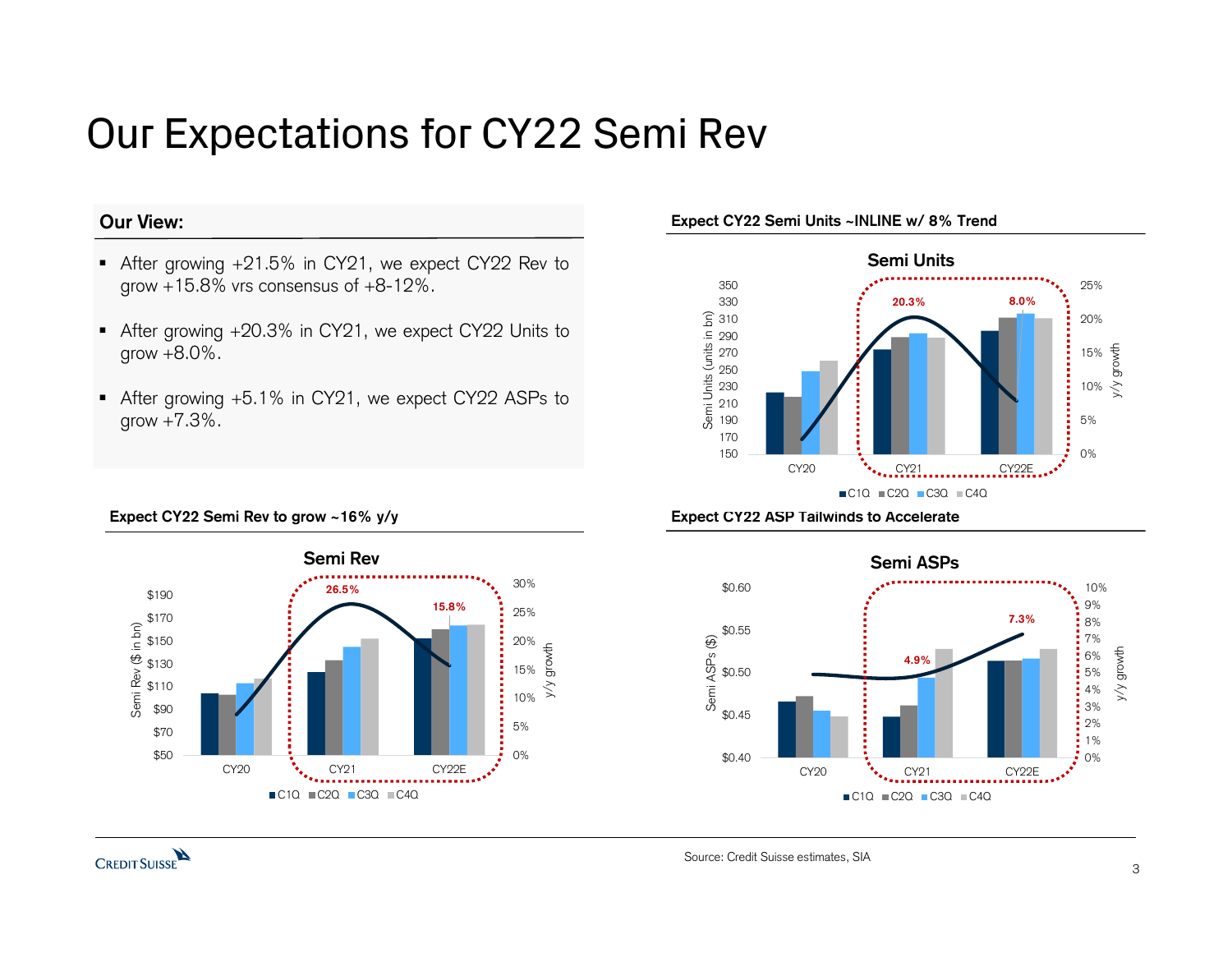## Expect Cyclical Tailwinds to Slow by 2HCY22 Expect Cyclical Tailwinds to Slow by 2<br>
Our View:<br>
Duration of current upturn is 18 months vrs. average of 19<br>
months and longest of 30 months.<br>
Example:<br>  $\frac{1}{27}$ Expect Cyclical Tailwinds to Slow by 2<br>
our View:<br>
• Duration of current upturn is 18 months vrs. average of 19<br>
months and longest of 30 months.<br>
• Units troughed at 23% BELOW trend and are just now<br>
approaching trend, u

## Our View:

- 
- **ar View:**<br>
Duration of current upturn is 18 months vrs. average of 19<br>
months and longest of 30 months.<br>
Units troughed at 23% BELOW trend and are just now<br>
approaching trend, units tend to peak 10-15% ABOVE<br>
trend.<br>  $\frac$ trend.
- Duration of current upturn is 18 months vrs. average of 19<br>
months and longest of 30 months.<br>
 Units troughed at 23% BELOW trend and are just now<br>
approaching trend, units tend to peak 10-15% ABOVE<br>
trend.<br>
 CapEx res Duration of current upturn is 18 months vrs. average of 19<br>
months and longest of 30 months.<br>
Units troughed at 23% BELOW trend and are just now<br>
approaching trend, units tend to peak 10-15% ABOVE<br>
trend.<br>
CapEx response correction.

## Current Cyclical Upturn in Historical Context

| CapEx response cycle to date should drive accelerating<br>supply growth in 2HCY22 – increasing the risk of cyclical<br>correction. |            |                |                |                      | 3<br>$\Omega$<br>$Dec-95$<br>Dec-93<br>Dec-97<br>$Dec-91$ |
|------------------------------------------------------------------------------------------------------------------------------------|------------|----------------|----------------|----------------------|-----------------------------------------------------------|
| <b>Current Cyclical Upturn in Historical Context</b>                                                                               |            |                |                |                      | CapEx Response Ac                                         |
| IC Units ex-Memory 3MMA Peak to Trough (ABOVE/BELOW Trend)                                                                         |            |                |                |                      | \$45                                                      |
| Cycle                                                                                                                              | 8          | $\overline{9}$ | <b>Current</b> | Median<br>Avg        |                                                           |
| Trough                                                                                                                             | 01/31/12   | 02/29/16       | 06/30/20       |                      | \$40                                                      |
| % BELOW Trend                                                                                                                      | $(14.2\%)$ | $(16.1\%)$     | $(23.0\%)$     | $-12.5%$<br>$-14.2%$ | \$35                                                      |
| Peak                                                                                                                               | 09/30/13   | 08/31/18       | 12/31/21       |                      | \$30                                                      |
| % ABOVE Trend                                                                                                                      | 2.1%       | 5.6%           | 0.2%           | 12.0%<br>12.7%       | \$25                                                      |
| Duration (months)                                                                                                                  | 19.0       | 30.0           | 18.0           | 19.3<br>19.0         | \$20                                                      |
| Recovery (P-T)                                                                                                                     | 16.4%      | 21.7%          | 23.2%          | 26.1%<br>22.0%       | \$15                                                      |
| Peak Units                                                                                                                         | 15,227,070 | 23,525,631     | 29,298,706     |                      | \$10                                                      |
| Peak-Peak Growth                                                                                                                   | 14.4%      | 54.5%          | 24.5%          | 30.3%<br>28.7%       | \$5<br>C10 C20 C30 C4                                     |
|                                                                                                                                    |            |                |                |                      | CY20                                                      |

| Avg      | Median   |
|----------|----------|
| $-14.2%$ | $-12.5%$ |
|          |          |
| 12.0%    | 12.7%    |
| 19.3     | 19.0     |
| 26.1%    | 22.0%    |
|          |          |
| 30 3%    | 28 7%    |

## IC Units ONLY at Trend, Usually Peak ~15% ABOVE





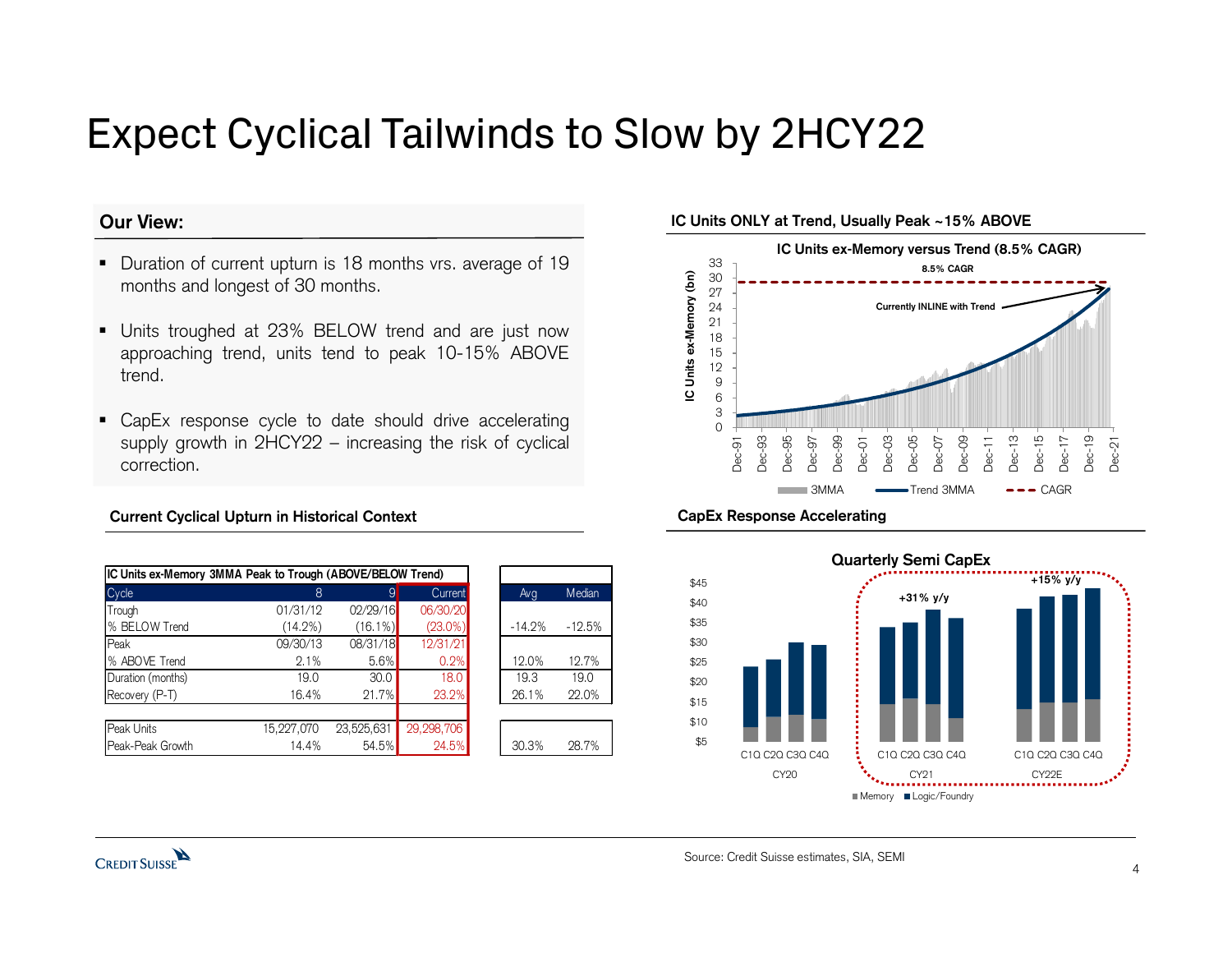# Base Case for CY23 – Modest Cyclical Correction Base Case for CY23 - Modest Cyclical<br>
Our View:<br>
We are modeling a 5.3% decline in Semi Rev in CY23 to<br>
reflect a modest cyclical correction. **Base Case for CY23 — Modest Cyclica**<br> **Our View:**<br>
• We are modeling a 5.3% decline in Semi Rev in CY23 to<br>
reflect a modest cyclical correction.<br>
• We expect a Unit correction in 1H, with units down mid-<br>
single-digits

## Our View:

- 
- 
- **Single-digits water with CY23.**<br>
Single-digits % y/y in CY23. **Expect 1HCY23**<br>
Ne expect a Unit correction in 1H, with units down mid-<br>
Single-digits % y/y in CY23.<br>
Ne expect a ASP correction in 2H, with ASPs down low-<br> We are modeling a 5.3% decline in Semi Rev in CY2<br>reflect a modest cyclical correction.<br>We expect a Unit correction in 1H, with units down<br>single-digits % y/y in CY23.<br>We expect a ASP correction in 2H, with ASPs down<br>singl

## Expect 1HCY23 Units BELOW Trend



## Expect Modest 5% Decline in CY23 Rev



## Expect 2HCY23 ASPs to Moderate



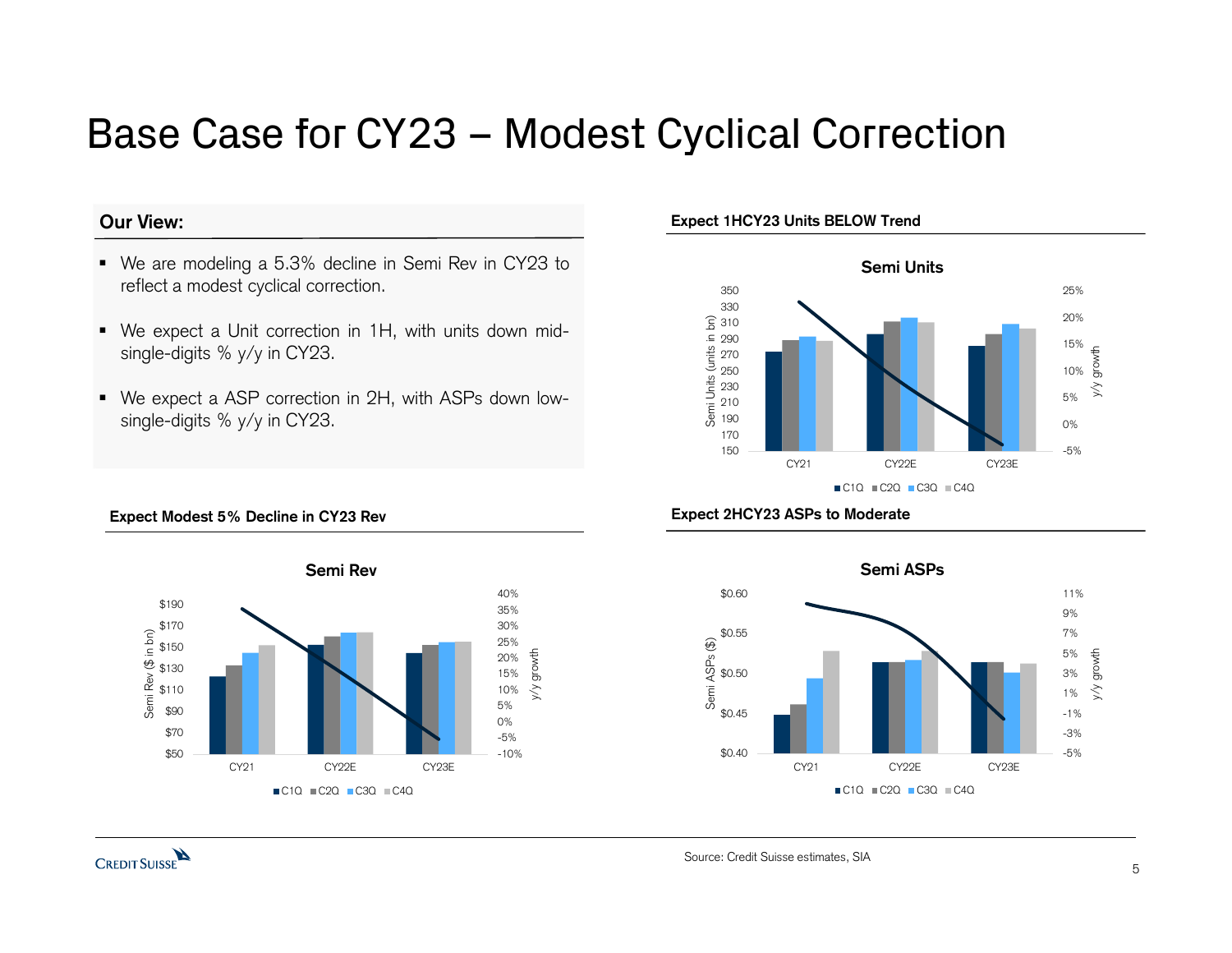## Peak More Likely Pushed-out than Pulled-in **Peak More Likely Pushed-out than**<br>
Our View:<br>
No one knows the new normal for inventory management,<br>
post-COVID JIT likely moves to JIC. **Peak More Likely Pushed-out than P**<br> **Pour View:**<br>
• No one knows the new normal for inventory management,<br>
post-COVID JIT likely moves to JIC.<br>
• There is still a meaningful deficient in global supply created<br>
by signifi

## Our View:

CREDIT SUISSE

- 
- 
- 

## Inventory Burden Likely Migrates Downstream



## Significant Consolidation has Dramatically Reduced IDM Capacity



## Domestic Production of Semis Is A Strategic Imperative



**Geographic Production of Semis** 

Source: Credit Suisse estimates, SIA, FactSet, BCG

6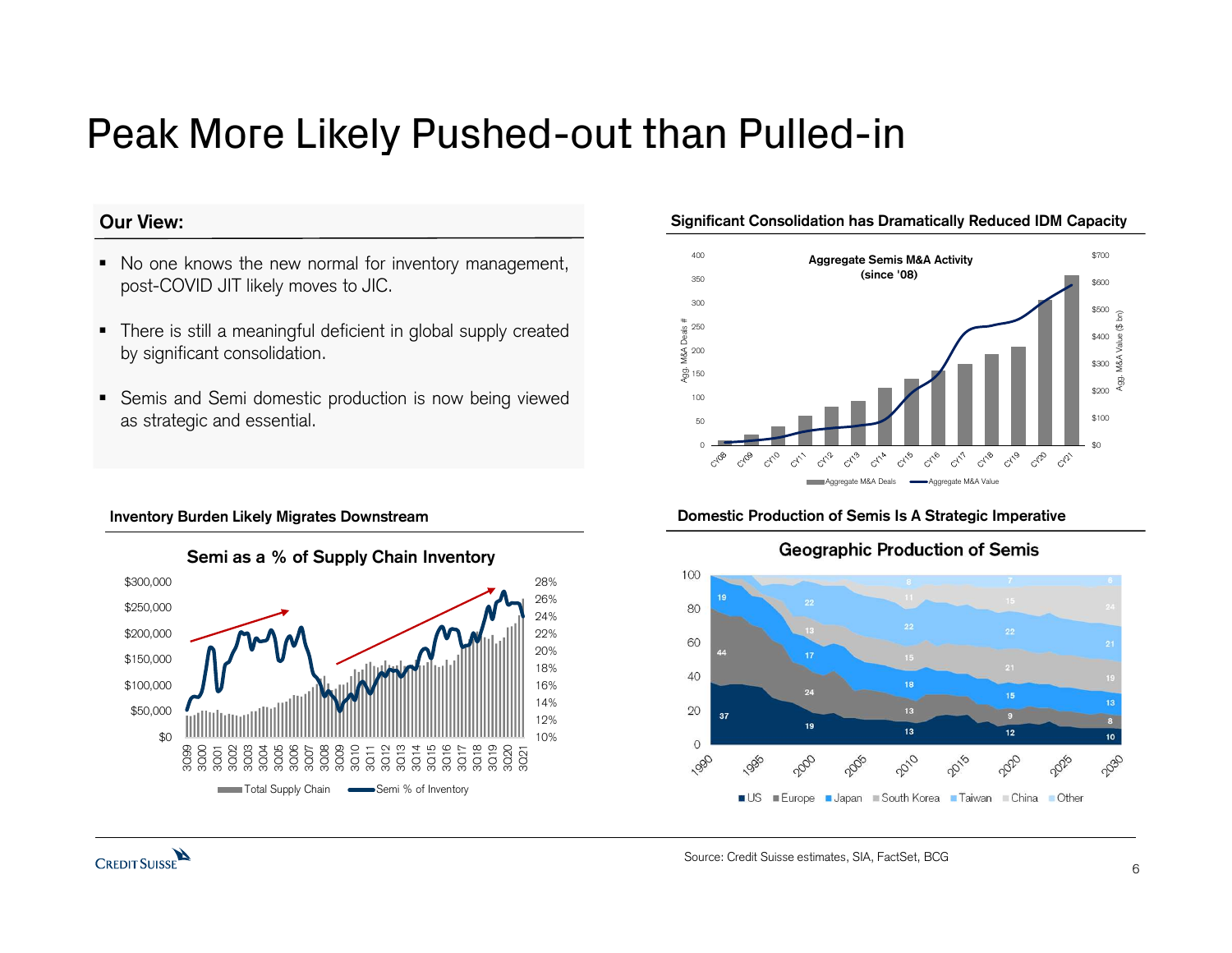## We Remain Structurally Positive

## Our View:

- *Ne* Remain Structurally Positive<br>
Our View:<br>
Despite our cyclical concerns, we continue to see Semi<br>
CAGR accelerating from 3-5% to AT LEAST 6-8%, with<br>
upside to 9-12%. Ve Remain Structurally Positive<br>
In View:<br>
Despite our cyclical concerns, we continue to see Semi<br>
CAGR accelerating from 3-5% to AT LEAST 6-8%, with<br>
upside to 9-12%. **EXEMBY STRUCTUTALLY POSITIVE**<br> **Our View:**<br>
• Despite our cyclical concerns, we continue to see Semi<br>
CAGR accelerating from 3-5% to AT LEAST 6-8%, with<br>
upside to 9-12%.<br>
• Rising barriers to entry, structurally slowing **IF View:**<br>
Despite our cyclical concerns, we continue to see Semi<br>
CAGR accelerating from 3-5% to AT LEAST 6-8%, with<br>
upside to 9-12%.<br>
Rising barriers to entry, structurally slowing supply and<br>
improving demand mix esta **Our View:**<br>
CAGR accelerating from 3-5% to AT LEAST 6-8%, with<br>
upside to 9-12%.<br>
Fising barriers to entry, structurally slowing supply and<br>
interval incremental drivers and<br>
contgrow nominal GDP consistently.<br>
Our Data T
- CAGR accelerating from 3-5% to AT LEAST 6-8%, with<br>upside to 9-12%.<br>Rising barriers to entry, structurally slowing supply and<br>improving demand mix establish a foundation for Semis to<br>outgrow nominal GDP consistently.<br>Our D
- 

## Semis Moving from GDP Minus to GDP Plus Growth



## Our Data Paradigm





CREDIT SUISSE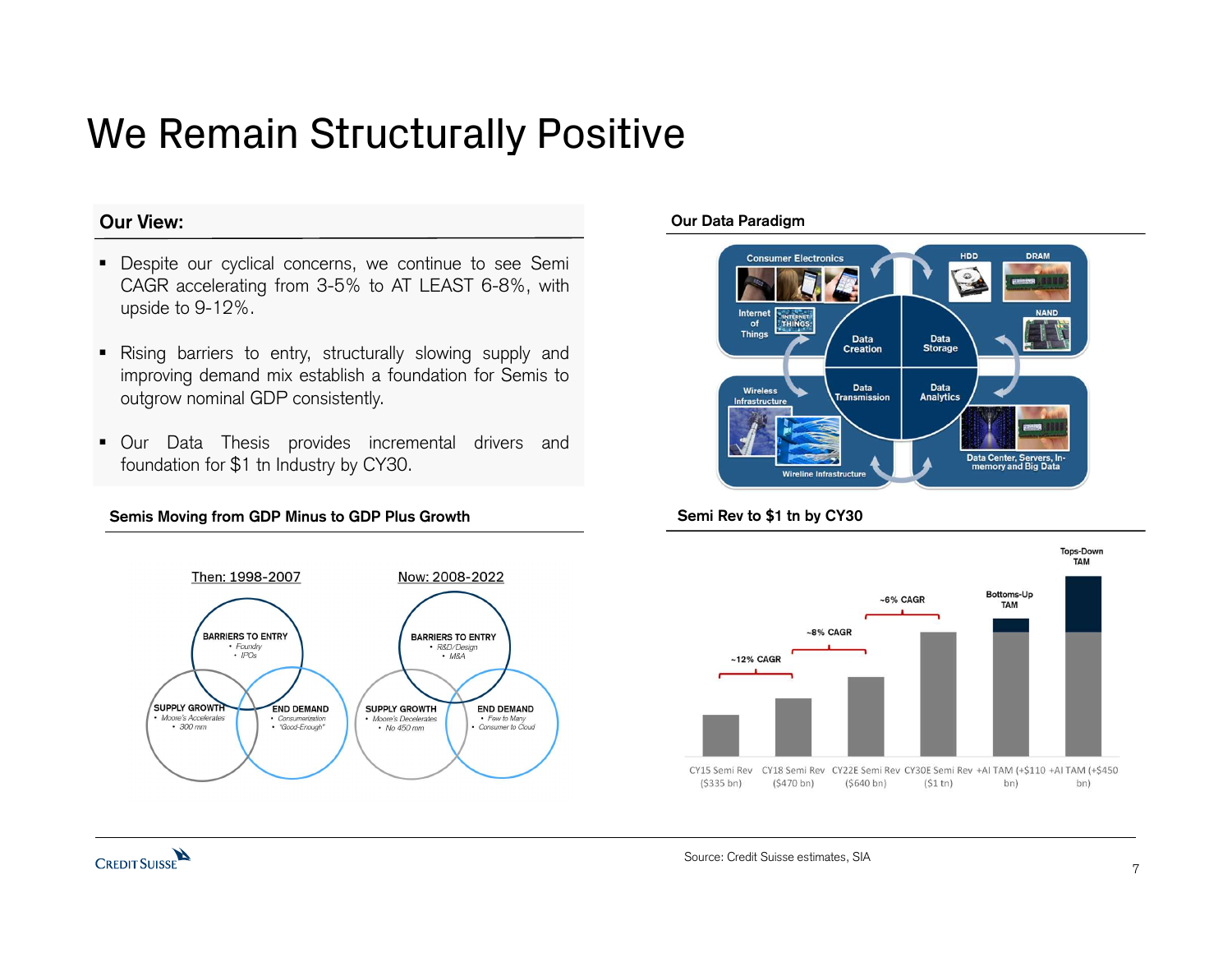## Semi Revaluation Higher Still Mid Stream Semi Revaluation Higher Still Mid Stre<br>
Nour View:<br>
Semis re-learning how to capture relative value to the<br>
economy.

## Our View:

- economy. OUT View:<br>
• Semis re-learning how to capture relative value to the<br>
• The market has already begun to recognize the improving<br>
• The market has already begun to recognize the improving<br>
• Secular backdrop for Semis.<br>
• 1.
- 
- **Semis re-learning how to capture relative value to the**<br> **sox**<br> **economy.**<br> **The market has already begun to recognize the improving<br>
secular backdrop for Semis.<br>
<b>Semi MrktCap as a** % of total Global MrktCap peaked in<br> Semis re-learning how to capture relative value to the<br>economy.<br>The market has already begun to recognize the improving<br>secular backdrop for Semis.<br>Semi MrktCap as a % of total Global MrktCap peaked in<br>CY00 at 4%, troughed Semis re-learning how to capture relative value to the economy.<br>The market has already begun to recognize the improving<br>secular backdrop for Semis.<br>Semi MrktCap as a % of total Global MrktCap peaked in<br>CY00 at 4%, troughed

## Semis Re-learning How to Capture Value



## Consistent Outperformance Since CY17





## Source: Credit Suisse estimates, SIA, Bloomberg, FactSet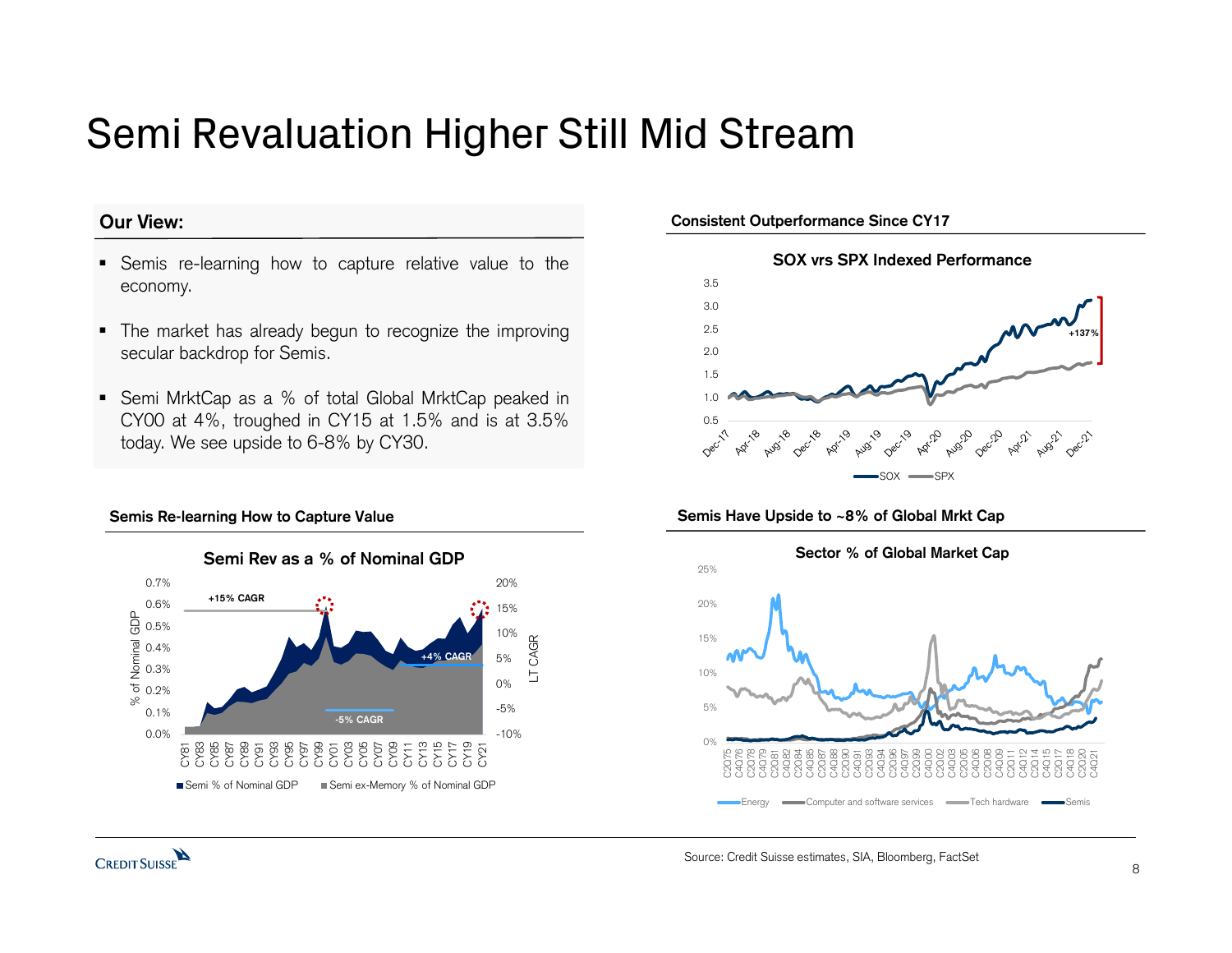## Disclosure Appendix

## Analyst Certification

I, John W. Pitzer, certify that (1) the views expressed in this report accurately reflect my personal views about all of the subject companies and<br>securities and (2) no part of my compensation was, is or will be directly o

As of December 10, 2012 Analysts' stock rating are defined as follows:<br>Outperform (O) : The stock's total return is expected to outperform the relevant benchmark\* over the next 12 months.

Neutral (N) : The stock's total return is expected to be in line with the relevant benchmark\* over the next 12 months.

Underperform (U) : The stock's total return is expected to underperform the relevant benchmark\* over the next 12 months.

"Peievant benchmark by region: As of 10th December 2012, Japanese nations consists of all compariso coverage universal by the analyst within the relievant sector, with Outperforms representing the most all racing to excee 5% and 15%. The overlapping rating range allows analysts to assign a rating that puts ETR in the context of associated risks. Prior to 18 May 2015, ETR ranges for<br>Outperform and Underperform ratings did not overlap with Ne

## Restricted (R) : In certain circumstances, Credit Suisse policy and/or applicable law and regulations preclude certain types of communications. including an investment recommendation, during the course of Credit Suisse's engagement in an investment banking transaction and in certain other circumstances.

Not Rated (NR) : Credit Suisse Equity Research does not have an investment rating or view on the stock or any other securities related to the company at this time.

Not Covered (NC) : Credit Suisse Equity Research does not provide ongoing coverage of the company or offer an investment rating or investment view<br>on the equity security of the company or related products.

Volatility Indicator [V] : A stock is defined as volatile if the stock price has moved up or down by 20% or more in a month in at least 8 of the past 24 months or the analyst expects significant volatility going forward.<br>A

the sector\* relative to the group's historic fundamentals and/or valuation:

Overweight : The analyst's expectation for the sector's fundamentals and/or valuation is favorable over the next 12 months.

Market Weight : The analyst's expectation for the sector's fundamentals and/or valuation is neutral over the next 12 months.

Underweight : The analyst's expectation for the sector's fundamentals and/or valuation is cautious over the next 12 months.

\*An analyst's coverage sector consists of all companies covered by the analyst within the relevant sector. An analyst may cover multiple sectors.

## Credit Suisse's distribution of stock ratings (and banking clients) is:

| <b>Global Ratings Distribution</b> |                     |                              |
|------------------------------------|---------------------|------------------------------|
| Rating                             | Versus universe (%) | Of which banking clients (%) |
| Outperform/Buy*                    | 56%                 | (30% banking clients)        |
| Neutral/Hold*                      | 34%                 | (21% banking clients)        |
| Underperform/Sell*                 | 9%                  | (18% banking clients)        |

## Restricted<br>Please click here to view the MAR quarterly recommendations and investment services report for fundamental research recommendations.

"For purposes of the NYSE and FINRA ratings distribution disclosure requirements, cur stock ratings of Outperform, Neutral, and Underperform most closely correspond<br>to Buy, Hold, and Sell, respectively, however, the meanin

## Important Global Disclosures

Credit Suisse's research reports are made available to clients through our proprietary research portal on CS PLUS. Credit Suisse research products<br>may also be made available through third-party wendors or alternate electro frequency and manner of receiving communications, the client's risk profile and investment, the size and scope of the overall client relationship with the<br>Firm, as well as legal and regulatory constraints. To access all of

Credit Suisse's policy is only to publish investment research that is impartial, independent, clear, fair and not misleading. For more detail please refer to<br>Credit Suisse's Policies for Managing Conflicts of Interest in c ib/en/managing-conflicts.html .

Any information relating to the lax status of financial instruments discussed herein is not intended to provide tax advice or to be used by anyone to<br>provide tax advice. Investions are urged to seek tax advice based on the

The analyst(s) responsible for preparing this research report received compensation that is based upon various factors including Credit Suisse's total<br>revenues, a portion of which are generated by Credit Suisse's investmen

the past 12 months, please refer to the link: https://rave.credit-suisse.com/disclosures/view/report?i=690318&v=237c853h7igg1ww6cq5q9qoiw .

## Important Regional Disclosures

Singapore recipients should contact Credit Suisse AG, Singapore Branch for any matters arising from, or in connection with, this research report.<br>Analysts who conduct site visits of covered issuers are not permitted to acc

suisse.com/sites/disclaimers-ib/en/canada-research-policy.html.

livestors should note that income from such securities and other financial instruments, if any, may fluctuate and that price or value of such securities<br>and instruments may rise or fall and, in some cases, investors may lo

Credit Suisse Securities (USA) LLC ................................................................................................................................................... John W. Pitzer

Important disclosures regarding companies that are the subject of this report are available by calling +1 (877) 291-2683. The same important<br>disclosures, with the exception of valuation methodology and risk discussions, ar in this report, please refer to the disclosures section of the most recent report regarding the subject company.